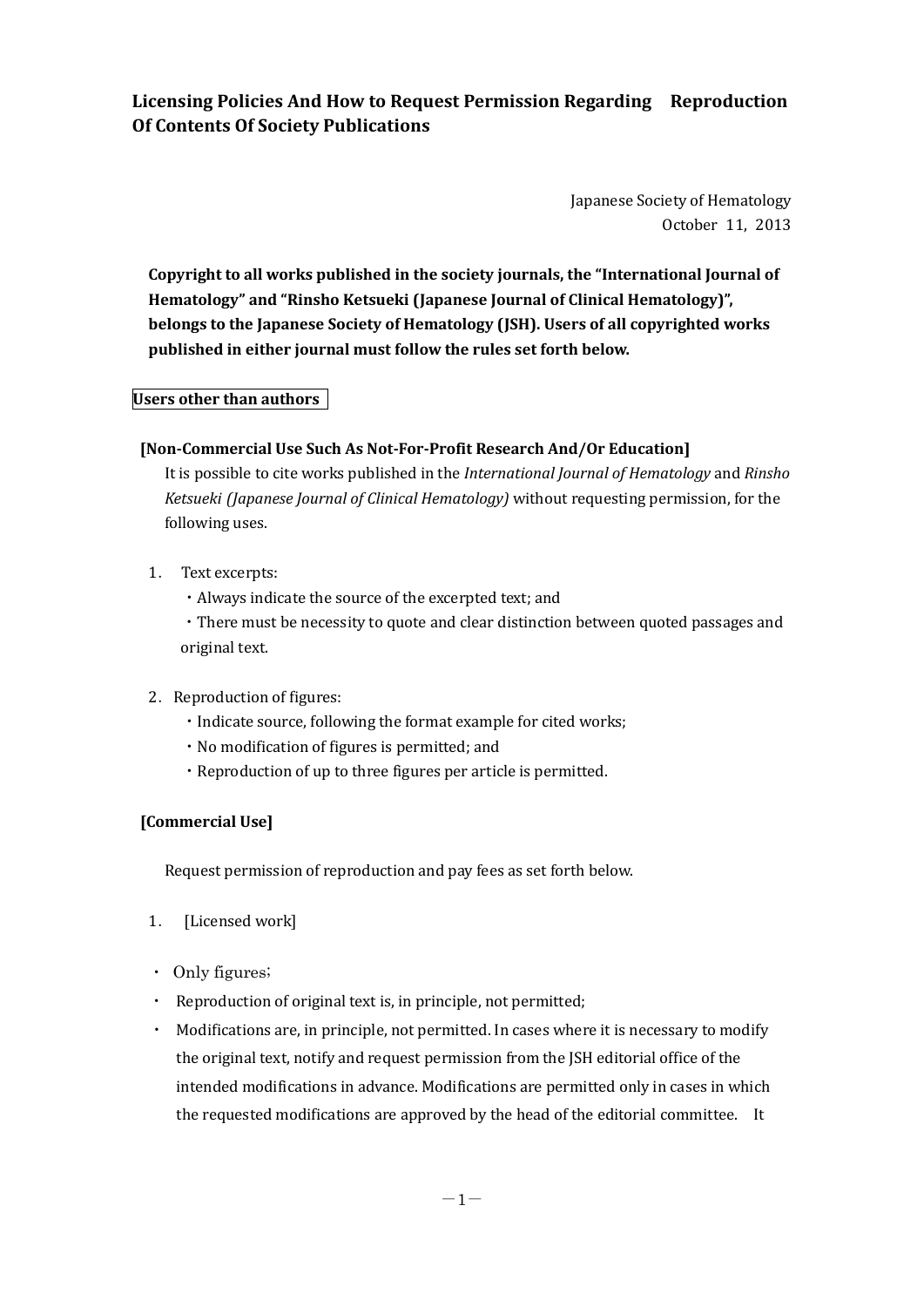should be noted that explanation to any modifications must be made in text accompanying the modified figure.

2.Terms for permission. A Permission Form (separate form) must be submitted.

(a) To be charged with uses in the following media formats:

- $(1)$  Pamphlets and other printed matter;
- (2) Presentations (such as PowerPoint); and
- (3) Posting to Internet.
	- ・Must only be posted in a non-downloadable format;
	- ・Inform the JSH editorial office of the URL to which the figures will be

posted; and

- ・Cannot be posted for more than 6 months. Inform the JSH editorial office of the date that the figures will be deleted from website within 6 months of posting.
- $(4)$  Other

(b) Receive confirmation from the lead author

- 3.User fees
	- (a) 10 cents per figure, charged on a per copy basis for printed materials (tax not included).
	- (b) Presentation and online uses charged on a flat fee basis of 500 US dollars (tax not included), as it is difficult to determine the precise number of views.
	- (c) Remit user fees to the specified bank account within one month of invoicing.
	- 4. How to request permission to reproduce content

Users wishing to request permission to reproduce content should, after confirming the terms above, fill out two copies of the Permission Form (separate form), and send the same to the JSH editorial office by e-mail. Upon receipt of the Permission Form, the JSH editorial office will decide in its sole discretion whether permission is granted, and (if granted) send a certificate of permission of reproduction with an invoice for user fees. Please remit any user fees within one month of the receipt of the invoice.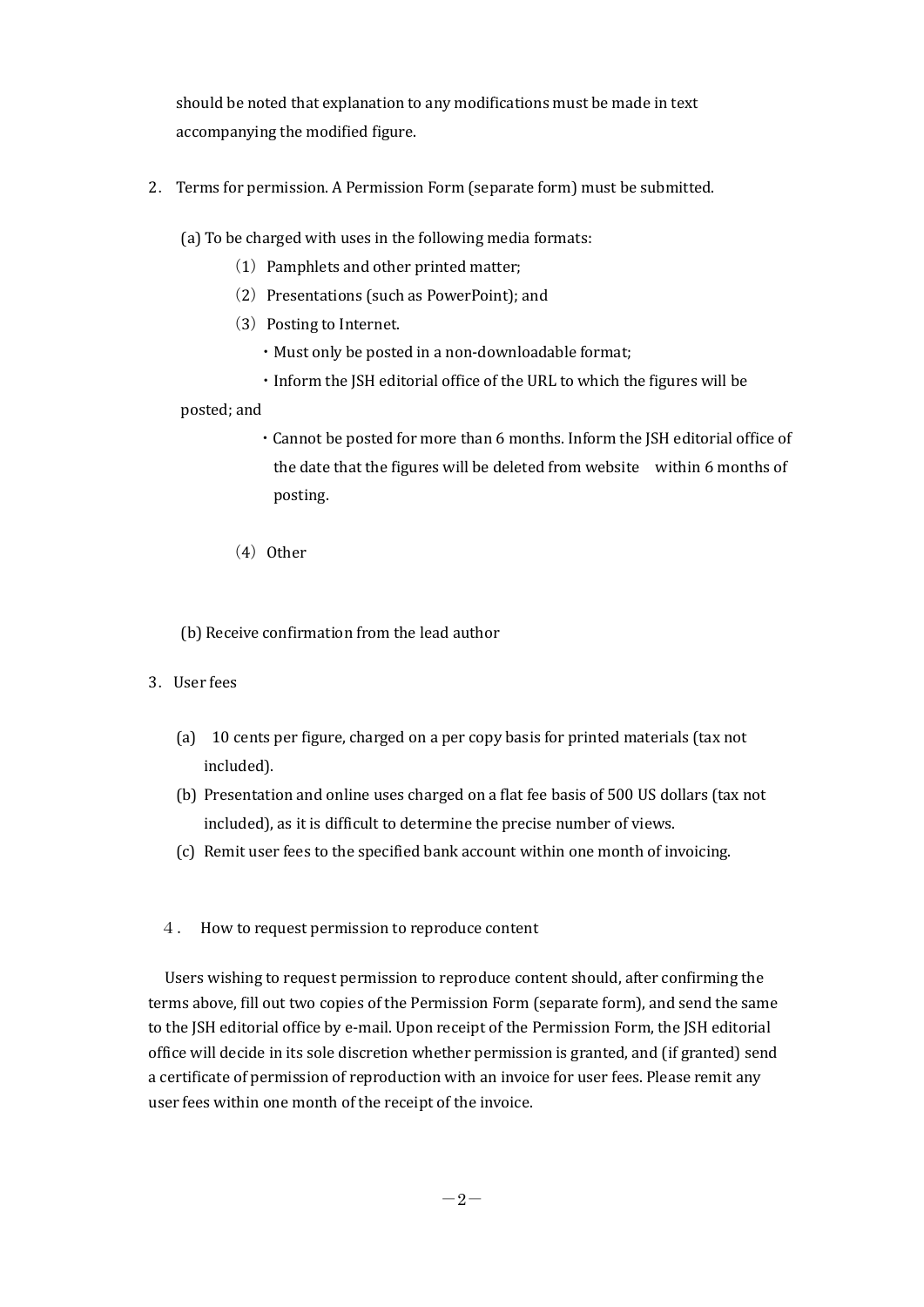\* Other application formats including all the necessary information from the Permission Form are also acceptable.

## **Re-use by authors**

Authors who have published works in *International Journal of Hematology* and/or *Rinsho Ketsueki (Japanese Journal of Clinical Hematology)* may use their own works only to promote scientific activities, classroom teaching, and academic communications. Authors may also use their published works (hereunder referred to as the "Article(s)") for uses described below after transferring copyright to the Society. It should be paid attention to that the uses not described below are not permitted.

- ※ Note: Commercial and institutional uses are not permitted.
- ※ Note: Use of the final author's version only is permitted. Use of any files created for the journal or online journal by a publisher is not permitted.
- ① Creation of copies (paper or digital) for personal use by the author or for use in classroom teaching by the author;
- ② Distribution (including distribution by email) of copies created for personal use by the author;
- ③ Distribution of copies of the Article to meeting or conference attendees for the purposes of introducing the Article;
- ④ Uses by the author's employer for training purposes within a company or a campus;
- ⑤ The author retains rights to patents, trademarks, processes and/or procedures described in published articles. ⑥ Making of derivative works using all or part of the Article (including expansion of the content of the Article to book-length format), provided that in each derivative work, specify the Article published in "International Journal of Hematology" or Rinsho Ketsueki (Japanese Journal of Clinical Hematology) as the original source; and
	- $\mathcal{O}$  Posting to the author's personal or institutional website\* \*See Policies for posting to institutional repository.

JSH Editorial Office:

International Journal of Hematology c/o The Japanese Society of Hematology Maeda S.N. Bldg. 8F, 518 Akinono-cho, Nijo-sagaru, Karasuma-dori. Nakagyo-ku, Kyoto 604-0847, JAPAN Fax; +81-75-231-5722